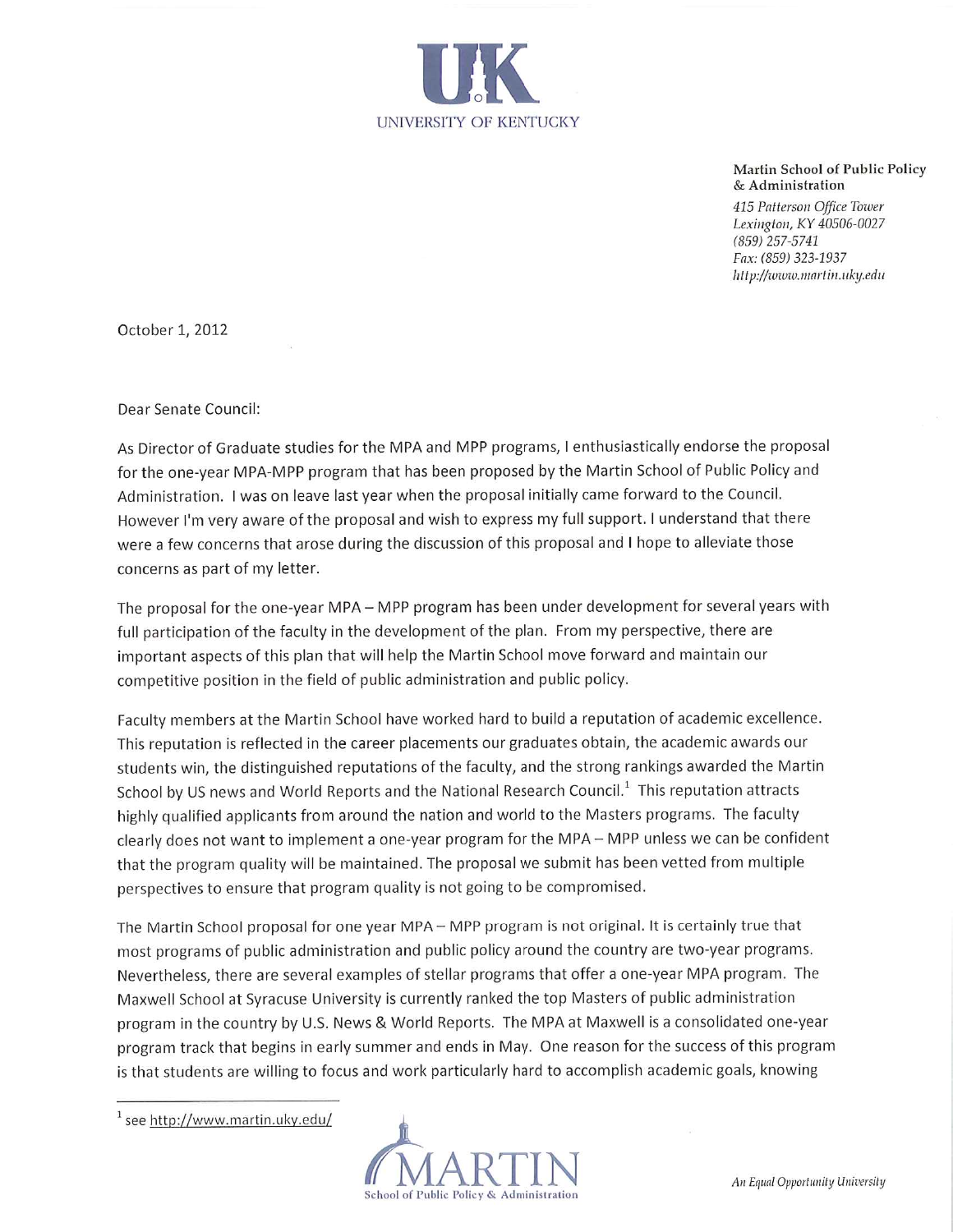that the degree may be received in a year. Students are willing to put extracurricular activities on hold for 12 months and dedicate their attention to earning the MPA degree. The cohort of students going through the program provides an important support and motivation to individual students as they work to complete the degree requirements. Michael Moody, a MPA graduate of the Maxwell School, expressed "I did choose the program because it was 12 months. It is intensive, but the classes provide opportunities for application of the material."<sup>2</sup> The Ford School at University of Michigan, the Kennedy School at Harvard, and University of Colorado at Denver are other well respected programs that offer a one-year MPA degree.<sup>3</sup>

Having a one-year program will allow us to compete in attracting more top students to the Martin school. The Masters degrees in public administration and public policy are essentially professional degrees, for which there is limited funding for graduate, research, or teaching assistantships. Several years ago the tuition at the University of Kentucky was sufficiently lower than some of our competitor schools such as University of Georgia and Indiana University and that allowed us to compete for top students despite the inability to offer scholarships. Over time, graduate tuition has increased to the point that we no longer have a tuition price advantage relative to our competing programs. Without significant resources to offer scholarships to master students, the faculty began to think strategically about ways to make our programs at the Martin school more competitive. A one-year program cuts the tuition costs in half from the students' perspective, and even with the imposition of program fees, students are still paying significantly less than they would in a two-year program. Moreover, students will not have to borrow money or have available cash to meet two full years of housing and other living expenses. Most importantly, students would be able to earn a master's degree in a one-year period of time and begin their careers a year earlier. The cost advantage over a one-year program is particularly advantageous for out-of-state applicants where tuition and costs of relocating are significantly higher.

I understand that concern was raised about the proposed course load that would be required in the first four week summer session. The initial proposal required completion of six credits in a four week term. We recognized that this is an exception to University policy and that would require the students to work particularly hard during the first four weeks. We gave deliberate attention to the decision to offer these courses in that first four week summer session, but propose a slight modification in response to the concerns raised by Senate Council. The quantitative methods course (PA 621) is our introductory quantitative methods course that introduces students to statistics and applied quantitative policy analysis. This course is critical as a foundation to many of the other courses in the required curriculum, and therefore vital that it comes first in the curriculum. The government information systems course (PA 624) insures the students have sufficient computer skills to manage data systems and make effective presentations. Such skills are important to reinforce at the beginning so students are capable of developing professional quality papers and presentations in their applied coursework. As we

<sup>&</sup>lt;sup>2</sup> Email correspondence with Michael Moody, October 1, 2012.

<sup>&</sup>lt;sup>3</sup> http://fordschool.umich.edu/curriculum/mpa/index.php; http://www.hks.harvard.edu/degrees/masters/mcmpa;

http://www.ucdenver.edu/academics/colleges/SPA/Academics/programs/PublicAffairsAdmin/Master/Pages/MPA AcceleratedOption.aspx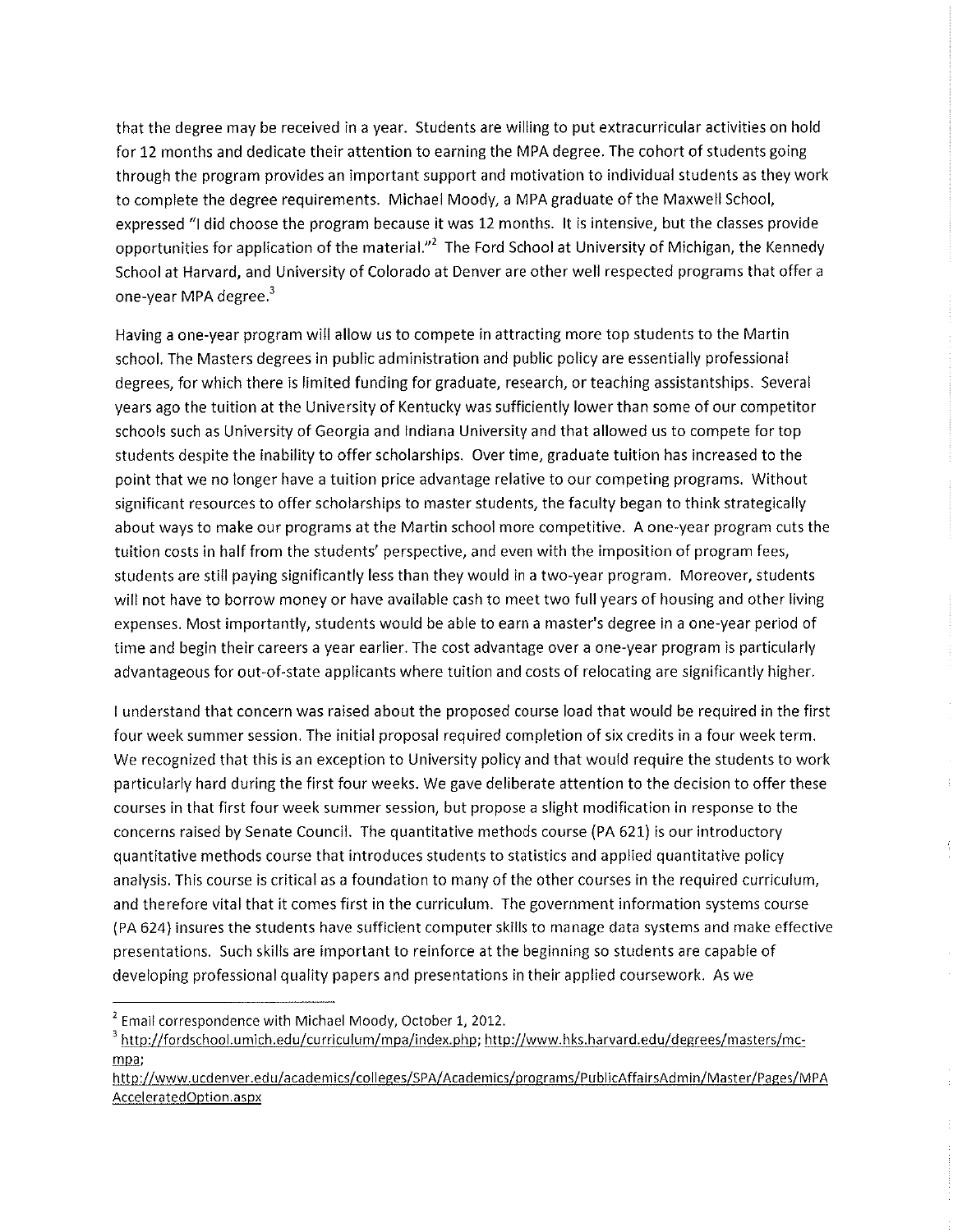reconsidered the course load-burden in this four-week program, we realize that the one-year credit course on Ethics (PA 691) could be appropriately separated into four class periods that would be distributed throughout the one-year program. The first session would be held during the first week of orientation. The second session would be held between the Summer I and Fall I blocks. The third and fourth ethics sessions would be scheduled as part of the Washington and Frankfort visits to take advantage of perspectives of the federal and state administrators.

The net impact of this change is to reduce the credits required in the Summer I term by one. We will discuss with the Registrar's office which term to officially register for the ethics course which will be distributed into four class periods throughout the year. We respectfully request approval of the proposal despite the requirement that the Summer I term still requires a load of five credits in a four week term. To ease the burden of this course load, two class sections of PA 624 would be shifted into the preceding week of orientation, which we would accommodate by reducing orientation activities by one and a half days. This shift means the five credits would actually occur over almost four and a half weeks. Note that the Martin School doesn't currently require an undergraduate statistics class as a prerequisite to the MPA or MPP programs, but a majority of the students who come to the Martin School have had some exposure to statistics as an undergrad. Additional assistance for quantitative methods is provided by a graduate assistant who will provide statistical tutoring in the Martin School computer lab. These factors alleviate some of a student's stress created through taking an additional course credit in the summer term.

I understand the important role of the Senate Council and the faculty Senate, having served a term as senator in recent years. I appreciate the careful attention and time that has gone into the review of this proposal. With your support, the one-year MPA -MPP program would position the Martin School to be more competitive in attracting our top applicants and expand our capacity in the MPA-MPP programs without compromising on quality.

Regards.

Dunght Denison

Dwight Denison Professor of Public and Nonprofit Finance Director of Graduate Studies, MPA and MPP programs Martin School of Public Policy and Administration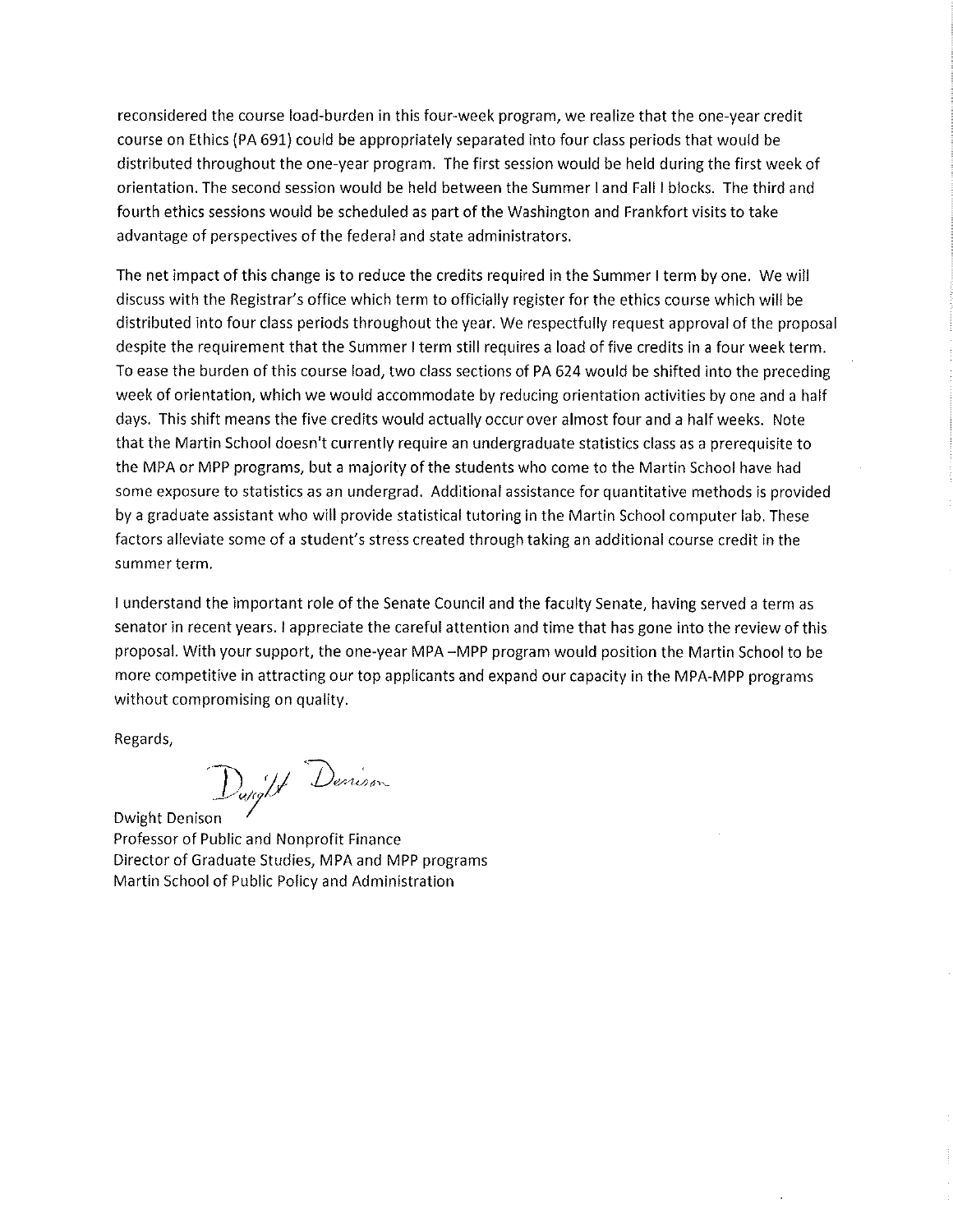Original Proposal Submission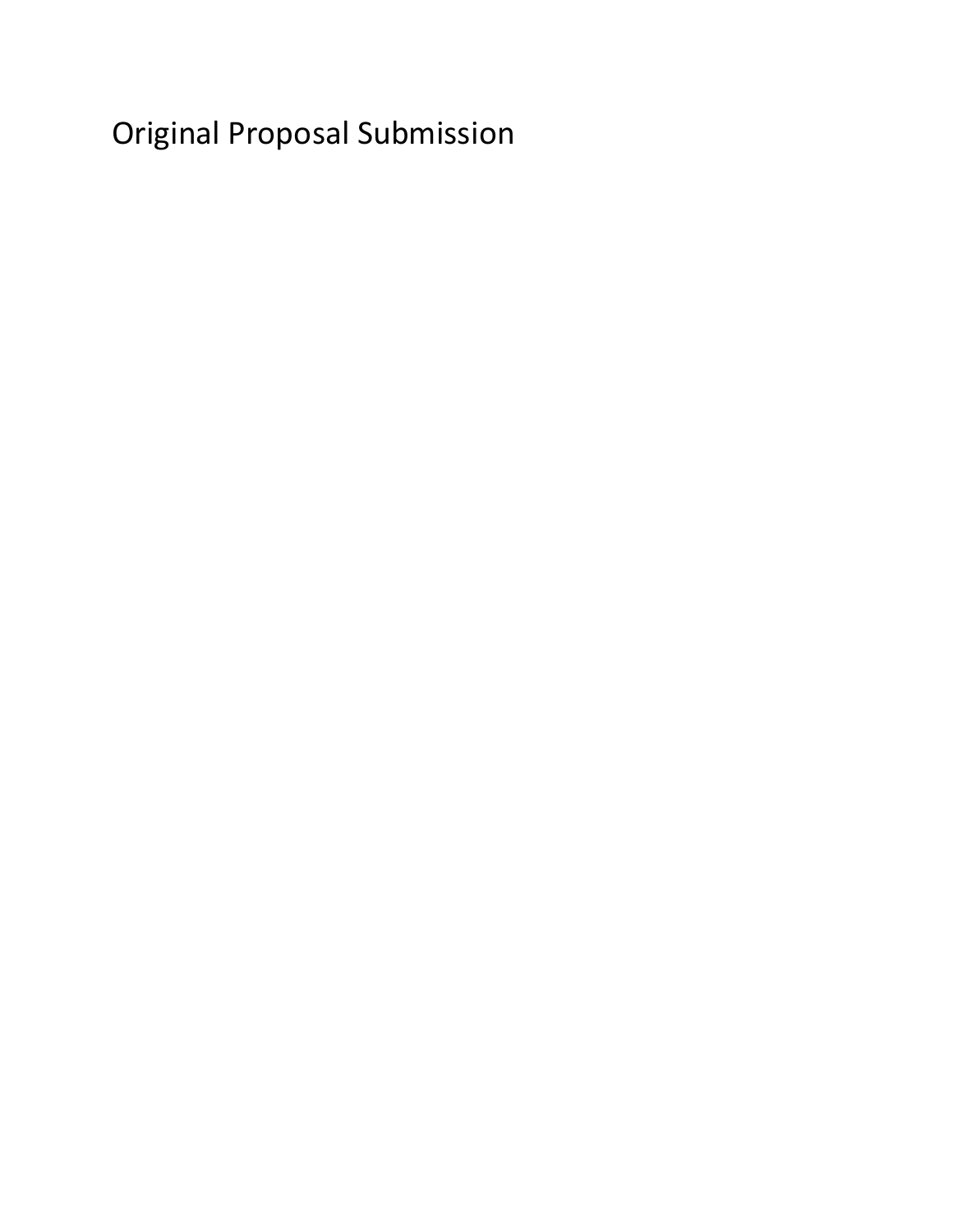

## **Proposal for the Creation of One-Year MPA and MPP Programs**

### **Executive Summary**

After a number of discussions among the entire faculty as well as research and design by a committee of the faculty, the Martin School faculty voted at their annual retreat (May 19, 2011) to develop and provide both our Master of Public Administration (MPA) and our Master of Public Policy (MPP) in a one-year format. It is the hope and intention of the faculty that these programs could be operational by Fall 2012 (the actual start of the programs would be July 10, 2012).

The Martin School will continue to provide its traditional two-year (or longer) MPA and MPP programs. The traditional MPA program makes it possible for students to take all of their courses in the evening (after 5:00 PM) and this will continue to be an option. Students who need to take courses at night are an important group for the Martin School and we shall continue to ensure that they will be able to receive a degree without disruption of daytime activities. The traditional MPP required some courses before 5:00 PM and students, if they so desire can treat the program as one of two-years in length with a few courses being offered only before 5:00 PM.

This proposal marks a change in delivery of the MPA and MPP, not a change in curriculum. There are no changes in the content of the courses, number of credits in any of the courses or in the program. The one-year program will continue to include an internship component with, as in the past, a participating public agency or not-for-profit organization that begins early in the program (July  $13<sup>th</sup>$ ) and finishes with presentations on late May.

The organization of the proposed program, for both the one-year and the traditional program, is summarized in *Table 4 (page 5)* (course titles can be found in *Table 6*, *page 7*). The 1-year program consists of a week of orientation and introduction to projects (July  $10 - 13$ ), a 4-week summer session (July 16 – August 10) in which the students take 6 credits, four 8-week sessions during the traditional Fall and Spring semesters in which they take 9 credits each session, and a two week session in May that includes project presentations and graduation.

The delivery of the traditional program is being slightly modified as well to be four 8-week sessions, two during the fall semester and two during the spring semester. Students can take two courses during each of these sessions. This modification allows many of the courses in the two programs to be delivered during the same period. It also makes it possible for the courses to share specialized courses (area of concentration) during the spring sessions.

**1** William Hoyt | Director, Martin School of Public Policy and Administration and Professor of Economics| 423 Patterson Office Tower | University of Kentucky | Lexington, KY 40506 | 859-257-2518 [| whoyt@uky.edu](mailto:whoyt@uky.edu)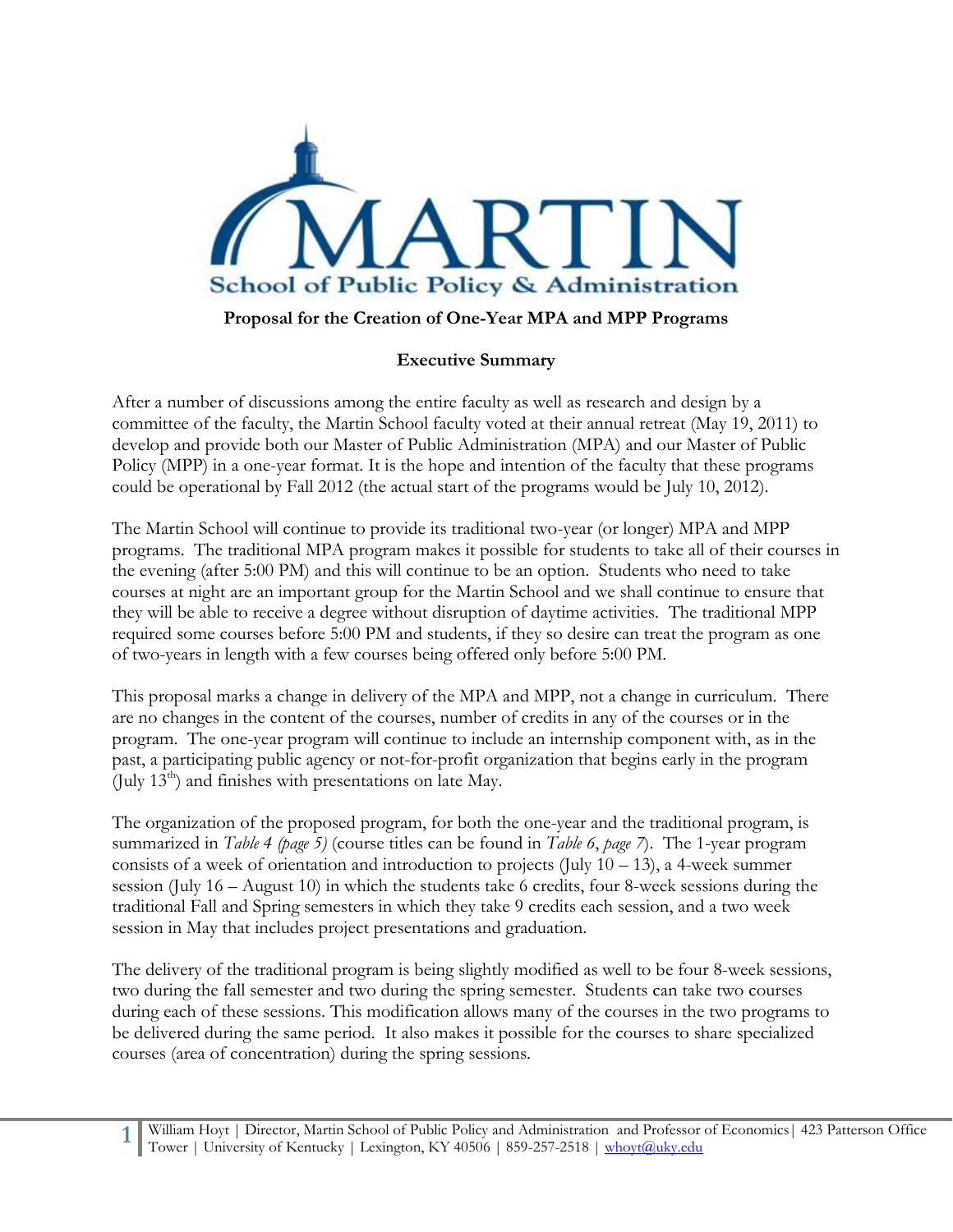To gain some perspective on the changes in delivery between the proposed and current program, a summary of the sequencing of courses in the current MPA and MPP is found in *Table 5 (page 6)*. More details on the proposed schedule for each of the sessions can be found in the *Appendix (pages 8-11).*

We have examined the implications of the creation of the one-year programs on our teaching requirements given our current faculty. Some additional teaching resources will be required though they are relatively limited. Currently we employ several adjunct faculty to teach in the program and view their participation as an important component of the program, particularly for professional development (as does our accrediting body, NASPAA). We shall have to hire more adjunct faculty to teach more sections of these courses as well as some sections of other courses. Because we are able to use our Area of Concentration courses for both the one-year and traditional programs are need for additional teaching resources is significantly reduced. In sum, we expect to need to hire faculty to teach an additional five to six sections of courses a year. We should note that none of the resources used in this program come at the expense of teaching in our Ph.D. program.

The Martin School faculty believes that there are a number of very good reasons to develop the oneyear program. Currently there are only a few one-year MPA or MPP programs offered in the United States. These programs have been extremely popular where they have been offered. We believe that a one-year program will be extremely attractive to interested students and should greatly improve recruiting of the best-caliber students, particularly those from outside of Kentucky and neighboring states. We also anticipate an increase in interest among students who have just completed their undergraduate degrees and from students interested in one of our joint degree programs. We intend to significantly increase recruiting efforts among University of Kentucky undergraduates as well as undergraduates at other Kentucky and regional institutions.

We feel another advantage of the program will be the increased interactions among and cohesiveness of the students in the program. By design, with the exception of two areas of concentration courses, all students take the same classes. This, combined with the intensity of the schedule, should help to stimulate students to work together and form strong bonds, something; frankly, we have had difficulty developing among students in the past.

The faculty feels strongly that the development of the one-year program is in the best interest of the Martin School and that we have the resources to accomplish it. With the one-year program, we expect an improvement in both the quality of incoming students and the academic environment in the Martin School.

Sincerely,

within Al Hogt

Director, Martin School of Public Policy and Administration and Professor of Economics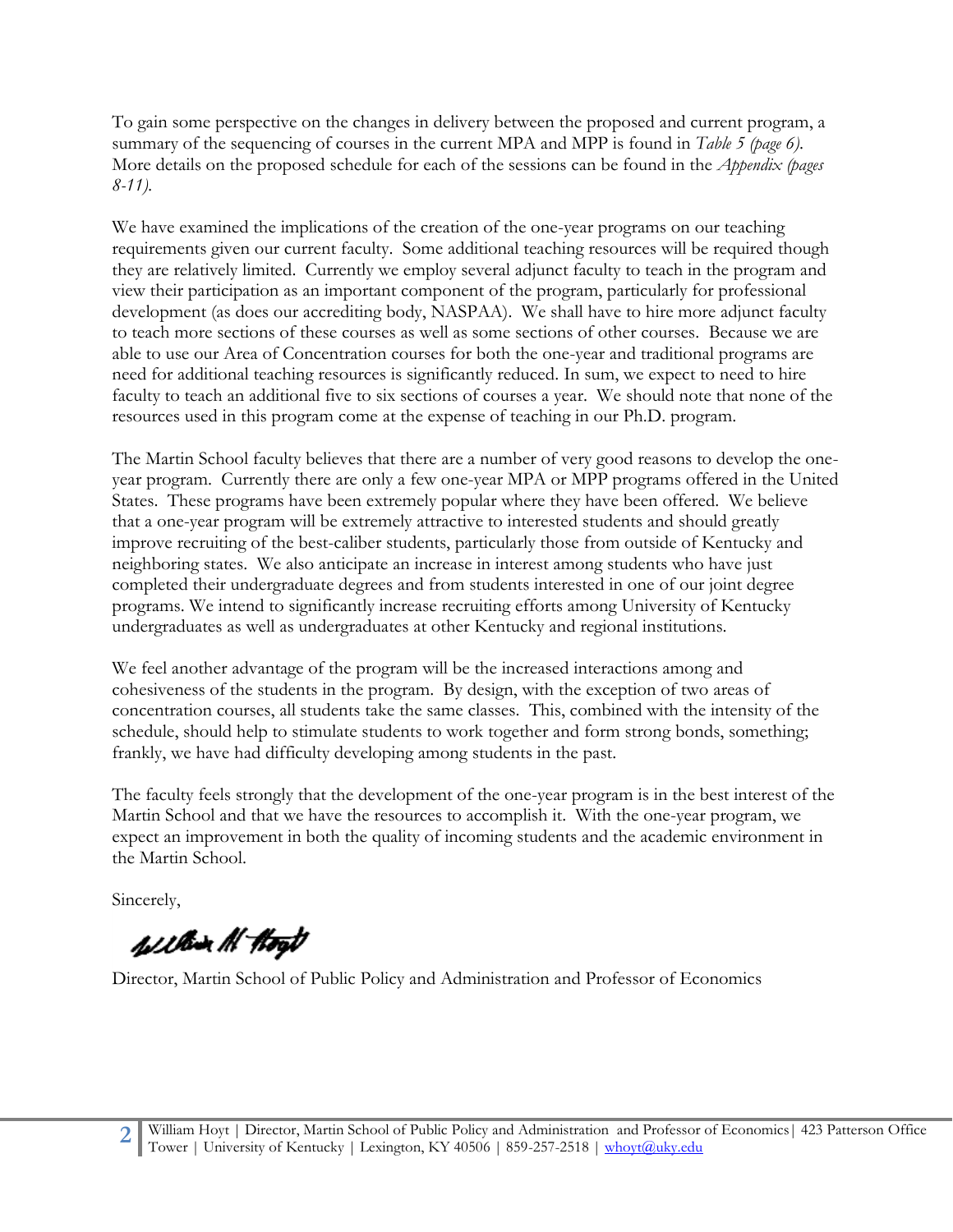

# **Proposal for the Creation of 1-Year MPA and MPP Programs Budget and Resource Analysis**

To finance the additional resources needed by the Martin School to undertake the one-year program as well as to use as a possible source of funds for other Martin School operations, the Martin School would like to assess a program fee to student participants. We think students will be more than willing to pay such a fee given the reduction in tuition and supplies, additional living expenses, and forgone income. The tables below give a relationship between program revenues, expenditures, and enrollment for a fee of \$7,000. We have chosen this fee because we believe that this is a plausible amount given both in-state and out-of-state tuition at the University of Kentucky and the expected enrollment we might expect in the program. *Table 1* gives the revenue for three levels of enrollment: 10, 15, and 20 students. We believe that at least initially these are reasonable estimates of the enrollment in the program. However, once the program becomes established, we hope for significantly greater numbers.Also included in *Table 1* are the standard tuition rates for graduate students as these students would be assessed tuition for fall and spring semesters.

*Table 2* provides a summary of expenses associated with the creation of the one-year program. Some of these expenses are non-discretionary, specifically the expenses associated with hiring instructors for the expansion in courses. This expense is invariant with respect to students, at least with the number of students remaining under thirty, the projected maximum enrollment. Additional expenses include program travel (trips to Washington DC and Frankfort KY), expanded recruiting efforts, additional speakers and events, hiring part-time personnel for placement and internship services, and scholarships.

In *Table 3* we provide the net revenue associated with the program when full support costs are included. In this case we can see that with a \$7,000 program fee with fifteen students, net revenues are positive (\$3,200). Included in the full support costs are items not necessary to the operation of the program but items that would certainly enhance it. In our view the critical additional expenditure is funding of instructors for covering the additional course sections. In this case, we can see that the program can cover these costs if at least 10 students are enrolled.

Based on discussions with the UK Treasurer and the Provost's Budgeting staff, the preferred method of payment would be to have the annual tuition and program fee billed in two equal segments at the start of the fall and spring semester even though the program begins in mid-July and will end in early June. A refund schedule for the program will need to be developed as well.

**3** William Hoyt | Director, Martin School of Public Policy and Administration and Professor of Economics| 423 Patterson Office Tower | University of Kentucky | Lexington, KY 40506 | 859-257-2518 [| whoyt@uky.edu](mailto:whoyt@uky.edu)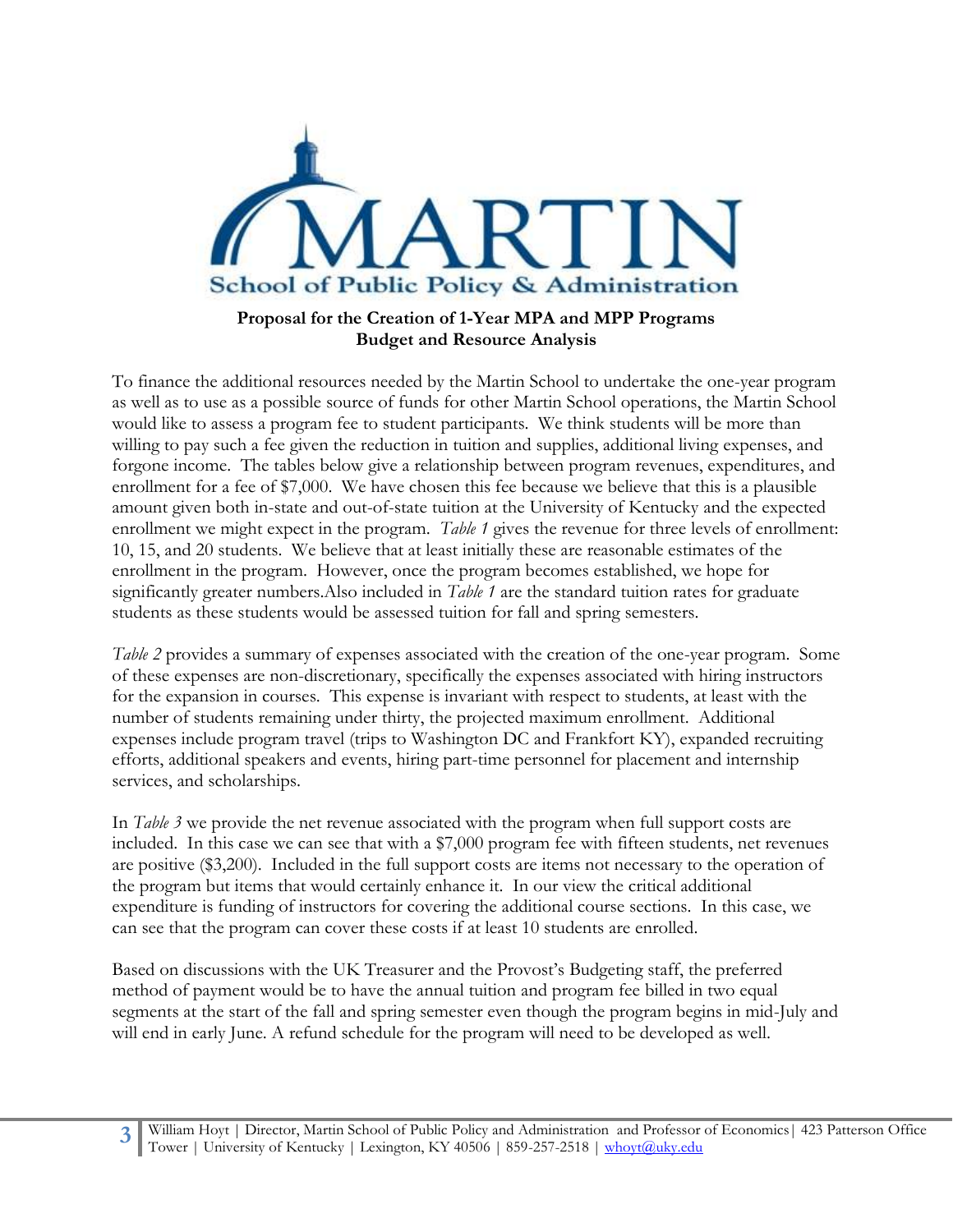| Tuition **    | Semester | Year      |           |
|---------------|----------|-----------|-----------|
| In-State      | \$4,933  | \$9,866   |           |
| Out-of-State  | \$10,163 | \$20,326  |           |
| **2011-12 +6% |          |           |           |
| Program Fee   | 10       | 15        | 20        |
| \$7,000       | \$70,000 | \$105,000 | \$140,000 |

**Table 1: Projected Program Revenues by Program Fee and Enrollment**

| Expenses/Enrollment       | 10       | 15        | 20        |                 |
|---------------------------|----------|-----------|-----------|-----------------|
| Total                     | \$92,000 | \$101,500 | \$116,000 |                 |
| Instructors               | \$33,000 | \$33,000  | \$33,000  |                 |
| 631                       | \$6,000  | \$6,000   | \$6,000   |                 |
| 624-001                   | \$6,000  | \$6,000   | \$6,000   |                 |
| 691-001                   | \$3,000  | \$3,000   | \$3,000   |                 |
| 661                       | \$6,000  | \$6,000   | \$6,000   |                 |
| 681-001                   | \$6,000  | \$6,000   | \$6,000   |                 |
| 681-401                   | \$6,000  | \$6,000   | \$6,000   |                 |
| Travel                    | \$11,000 | \$16,500  | \$22,000  | Per Student     |
| Washington                | \$10,000 | \$15,000  | \$20,000  | \$1,000         |
| Frankfort/Lexington       | \$1,000  | \$1,500   | \$2,000   | \$100           |
| Recruiting                | \$10,000 | \$10,000  | \$10,000  |                 |
| Events/Speakers           | \$10,000 | \$10,000  | \$15,000  |                 |
| <b>Placement Services</b> | \$20,000 | \$20,000  | \$20,000  |                 |
| <b>Scholarships</b>       | \$8,000  | \$12,000  | \$16,000  | $$8,000 (10\%)$ |

**Table 2: Projected Expenses**

|  | Table 3: Breakeven Analysis |  |
|--|-----------------------------|--|
|--|-----------------------------|--|

| Level of Support    | 10        | 15       | 20        |
|---------------------|-----------|----------|-----------|
| <b>Full Support</b> | \$22,000) | \$3,500  | \$24,000  |
| Instructors Only    | \$37,000  | \$72,000 | \$107,000 |

#### *Space Requirements*

As the courses in the one-year program do not follow the standard schedule of the University we also believe that it will be necessary to have a single classroom that will hold  $25 - 30$  students available strictly for Martin School courses. This classroom can then be used to accommodate all courses in the program with the possible exception of one or two of the concentration courses in the spring sessions (these courses will have much smaller enrollments, probably ten students). The classroom could also accommodate courses in the evening program, meaning that only half of the evening program classes would need to be accomodated in other classrooms. Based on the current schedule, we expect the classrooms to be used for courses for approximately 7.5 hours daily. The remainder of the time the classrooms could be used for study by the students and group projects.

**4** William Hoyt | Director, Martin School of Public Policy and Administration and Professor of Economics| 423 Patterson Office Tower | University of Kentucky | Lexington, KY 40506 | 859-257-2518 [| whoyt@uky.edu](mailto:whoyt@uky.edu)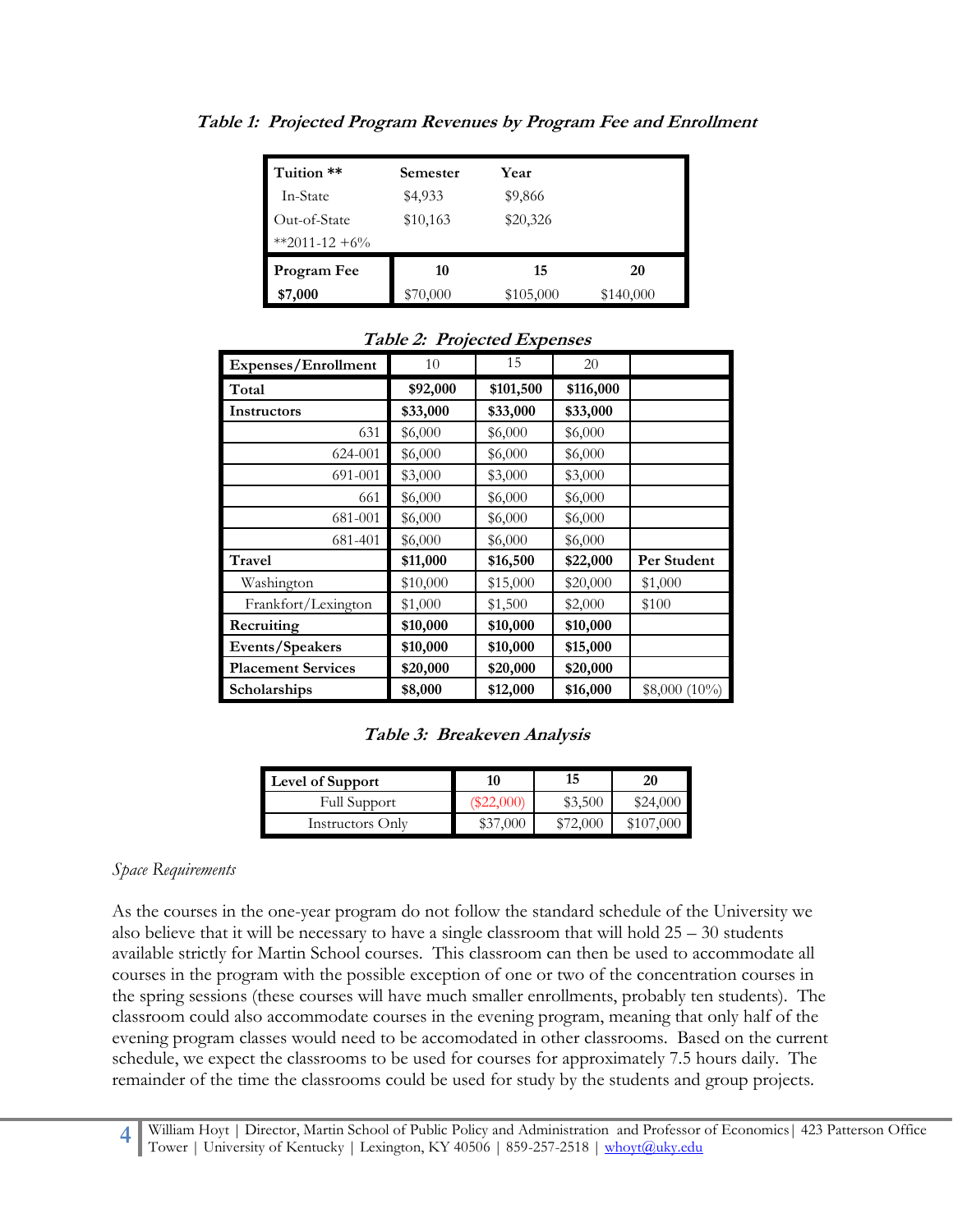|                      | <b>Orientation</b> | Project                        | Summer I                                | Project             | <b>Fall I</b>                           | Project             | <b>Fall II</b>                      |                                         | Spring I                                           | <b>Spring II</b>                                           | Summer II                |
|----------------------|--------------------|--------------------------------|-----------------------------------------|---------------------|-----------------------------------------|---------------------|-------------------------------------|-----------------------------------------|----------------------------------------------------|------------------------------------------------------------|--------------------------|
| <b>Topic</b>         | Orientation        | Introduction<br>to Internships | <b>Fundamentals</b><br>of Public Policy | <b>Field Visits</b> | Introduction to<br>Public<br>Management | Washington<br>Visit | Introduction<br>to Public<br>Policy | Frankfort/<br>Lexington<br><b>Visit</b> | <b>Applying Public</b><br>Policy &<br>Management I | <b>Applying Public</b><br>Policy &<br><b>Management II</b> | Culmination              |
| Length (Weeks)       | 3 Days             | 1 Day                          | $\overline{4}$                          | 5 Days              | 8                                       | $\mathbf{1}$        | 8                                   |                                         | 8                                                  | 8                                                          | $\overline{2}$           |
| Dates                | $7/10-7/12$        | 7/13                           | $7/16 - 8/10$                           | $8/13 - 8/17$       | $8/20-10/12$                            | 10/15-10/19         | 10/22-12/14                         | $1/7 - 1/9$                             | $1/9 - 3/1$                                        | $3/11 - 5/3$                                               | $5/6 - 5/24$             |
| 1 Year Courses       |                    |                                | 621                                     |                     | 642                                     |                     | 622                                 |                                         | 681                                                | 681                                                        | Project<br>Presentations |
|                      |                    |                                | 691 (1 Credit)                          |                     | 651                                     |                     | 652                                 |                                         | 632 (MPA)                                          | 602 (MPA)                                                  | Graduation               |
|                      |                    |                                | 624 (2 Credits)                         |                     | 631                                     |                     | 623                                 |                                         | AOC I*                                             | AOC II                                                     |                          |
|                      |                    | 711 (Internship)               |                                         |                     |                                         |                     |                                     |                                         |                                                    |                                                            |                          |
|                      |                    |                                |                                         |                     |                                         |                     |                                     |                                         |                                                    | 680 (MPP)                                                  |                          |
|                      |                    |                                |                                         |                     |                                         |                     |                                     |                                         |                                                    | 692 (MPP)                                                  |                          |
|                      |                    |                                |                                         |                     |                                         |                     |                                     |                                         |                                                    | 690 (MPP)                                                  |                          |
| Traditional***       |                    |                                |                                         |                     |                                         |                     |                                     |                                         |                                                    |                                                            | 711 (internship)         |
| Program Courses      |                    |                                |                                         |                     |                                         |                     |                                     |                                         |                                                    |                                                            | Summer between           |
| 1 <sup>st</sup> Year |                    |                                |                                         |                     | 621 **                                  |                     | 622                                 |                                         | 632                                                | 602                                                        | $1st$ & $2nd$ year       |
|                      |                    |                                |                                         |                     | 652                                     |                     | 631                                 |                                         | 661                                                |                                                            |                          |
| 2 <sup>nd</sup> Year |                    |                                |                                         |                     | 691 (1 Credit)                          |                     | 623                                 |                                         | 681                                                | 681                                                        |                          |
|                      |                    |                                |                                         |                     | <b>624 (2 Credits)</b>                  |                     | 652                                 |                                         | AOC I                                              | <b>AOC II</b>                                              |                          |
|                      |                    |                                |                                         |                     | 642                                     |                     |                                     |                                         |                                                    |                                                            |                          |

**Table 4: Proposed MPA/MPP Program (1 –Year and Traditional Program)**

\*AOC – Area of Concentration. Two of these courses are required for the MPA. In this proposed plan students in both the 1-Year and the Traditional Programs take the same Area of Concentration courses (offered 5:00 – 7:30 PM two days a week). Courses are offered in the concentrations of not-forprofit management, public budgeting, international policy and management, local economic development, and environmental policy.

\*\*Blue denotes  $1^{st}$  year course in the traditional program while green denotes  $2^{nd}$  year.

\*\*\*Internship (PA 711) in the traditional programs is between the  $1<sup>st</sup>$  and  $2<sup>nd</sup>$  year

William Hoyt | Director, Martin School of Public Policy and Administration and Professor of Economics | 423 Patterson Office Tower | University of Kentucky | Lexington, KY 40506 | 859-257-2518 | [whoyt@uky.edu](mailto:whoyt@uky.edu)

**5**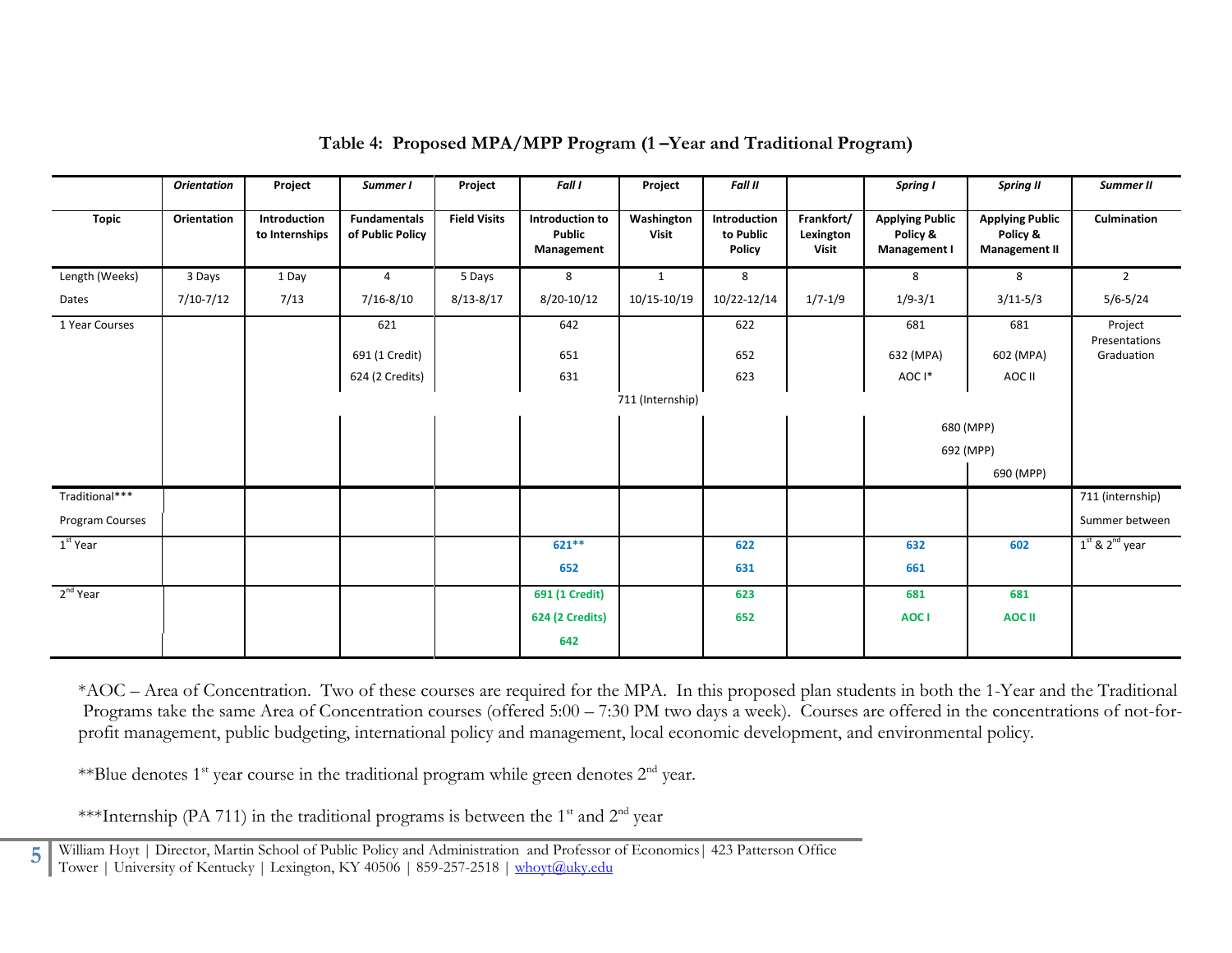Table 5: Current Program

|                              | Fall<br><b>Semester</b>                            | <b>Summer</b>    | <b>Spring</b><br><b>Semester</b>     |
|------------------------------|----------------------------------------------------|------------------|--------------------------------------|
| 1 <sup>st</sup> Year Courses | 621<br>631<br>651                                  | 711 (Internship) | 622<br>632 (MPA)<br>652<br>692 (MPP) |
| 2 <sup>nd</sup> Year Courses | 602 (MPA)<br>623 (MPA)<br>642<br>690 (MPP)<br>AOC* |                  | 680 (MPP)<br>681<br>AOC              |

\*AOC – Area of Concentration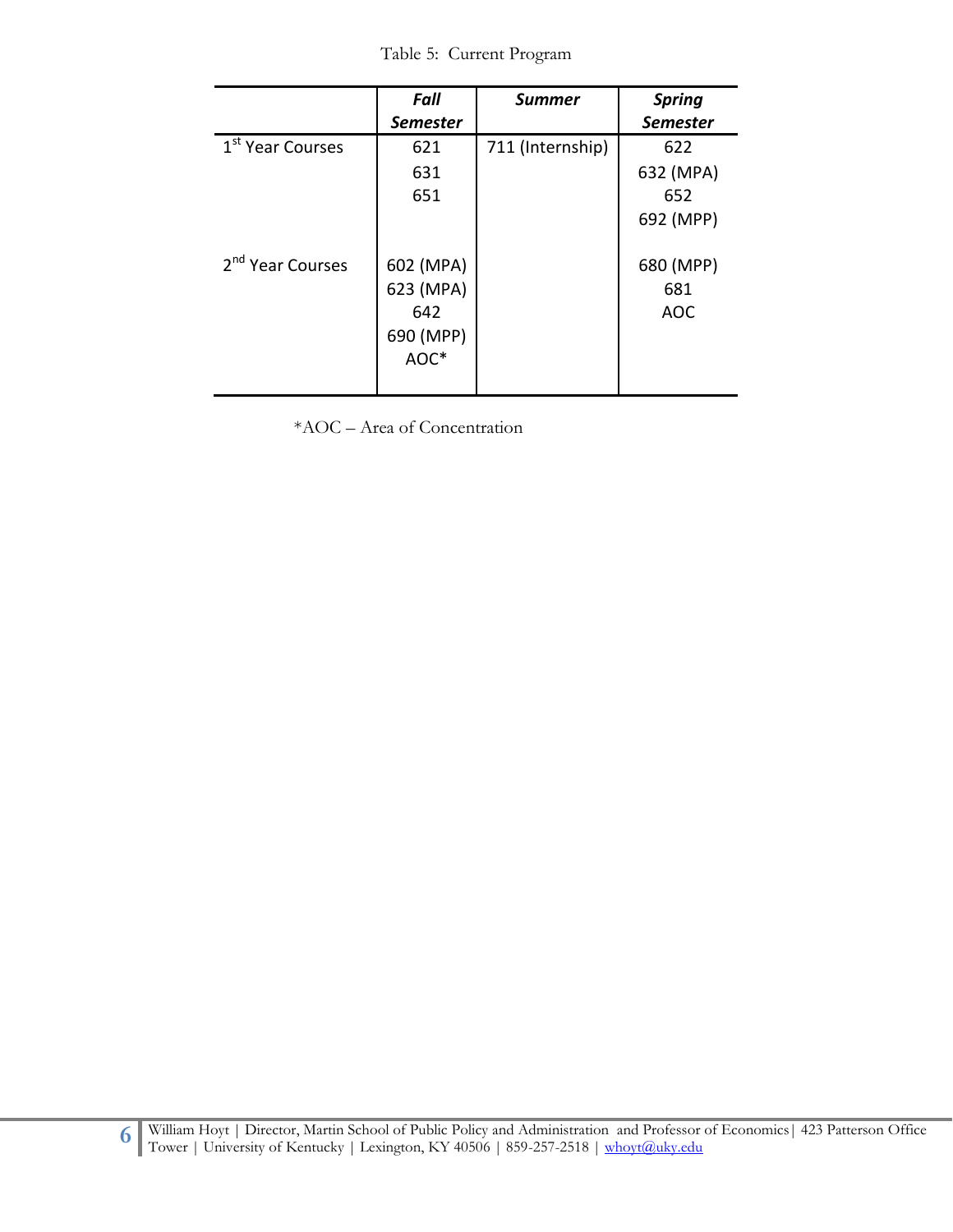|            | $^{\#}$ | Title                                                              | $MPA*$      | <b>MPP</b>  |
|------------|---------|--------------------------------------------------------------------|-------------|-------------|
|            |         | <b>Martin School Courses</b>                                       |             |             |
| PA         | 602     | Organizational Change & Strategic Planning                         | R           |             |
| PA         | 621     | Quantitative Methods of Research                                   | $\mathbf R$ | $\rm R$     |
| PA         | 622     | Public Program Evaluation                                          | $\mathbf R$ | R           |
| PA         | 623     | Decision Analysis                                                  | R           |             |
| PA         | 624     | Government Information Systems (2 credits)                         | $\mathbf R$ |             |
| PA         | 631     | Public Financial Management                                        | $\mathbf R$ | R           |
| PA         | 632     | Public Funds Management                                            | $\mathbf R$ |             |
| PA         | 633     | Municipal Securities                                               | Ε           |             |
| PA         | 636     | Health Economics                                                   | Ε           | Ε           |
| PA         | 637     | Health Finance                                                     | Ε           | Е           |
| PA         | 642     | Public Organization Theory and Behavior                            | $\mathbf R$ | R           |
| PA         | 651     | The Policy Process                                                 | R           |             |
| PA         | 652     | Public Policy Economics                                            | $\mathbf R$ | $\mathbf R$ |
| PA         | 653     | Local Economic Development                                         | Ε           | Ε           |
| PA         | 660     | Public Policy of the Nonprofit Sector                              | Ε           | Ε           |
| PA         | 661     | Financial Management for Non-Profit Organizations                  | Ε           | Ε           |
| PA         | 662     | Non-Profit Management                                              | Ε           | Ε           |
| PA         | 671     | Overview of the Health Care Delivery System                        | Ε           | E           |
| PA         | 673     | Health Policy Development                                          | Ε           | Ε           |
| PA         | 680     | Benefit-Cost Analysis                                              | Ε           | R           |
| PA         | 681     | Capstone in Public Administration                                  | $\mathbf R$ |             |
| PA         | 683     | Tax Policy                                                         | Ε           | Ε           |
| PA         | 690     | Public Policy Analysis Overview                                    |             | R           |
| PA         | 691     | Ethics and Public Policy                                           | $\mathbf R$ |             |
| PA         | 692     | Econometrics                                                       |             | R           |
| PA         | 795     | Special Topics in Public Administration: International Management  | Ε           | Ε           |
| PA         | 795     | Special Topics in Public Administration: International Policy      | Ε           | E           |
| PA         | 795     | Special Topics in Public Administration: Education                 | Ε           | Ε           |
|            |         | Courses in Other Units used for Area of Concentration              |             |             |
| <b>AEC</b> | 626     | Agriculture and Economic Development                               |             | Ε           |
| AEC        | 640     | Advanced Agricultural Policy                                       |             | E           |
| EPE        | 602     | Social Policy Issues and Education                                 |             | E           |
| EPE        | 603     | Education Policy Analysis: An Introduction                         |             | Ε           |
| EPE        | 670     | Policy Issues in Higher Education                                  |             | E           |
| ES         | 620     | Natural, Biological, and Medical Sciences in Environmental Systems | Ε           | Ε           |
| ES         | 610     | Engineering and Physical Sciences in Environmental Systems         | Ε           | E           |
| <b>FIN</b> | 585     | <b>Bank Management</b>                                             | Ε           |             |
| <b>FIN</b> | 680     | Money, Interest, and Capital                                       | Ε           |             |
| SW         | 630     | Introduction to Social Welfare Policy and Services                 |             | Е           |

\*"R" is a required course for the program; "E" denotes an elective (Area of Concentration).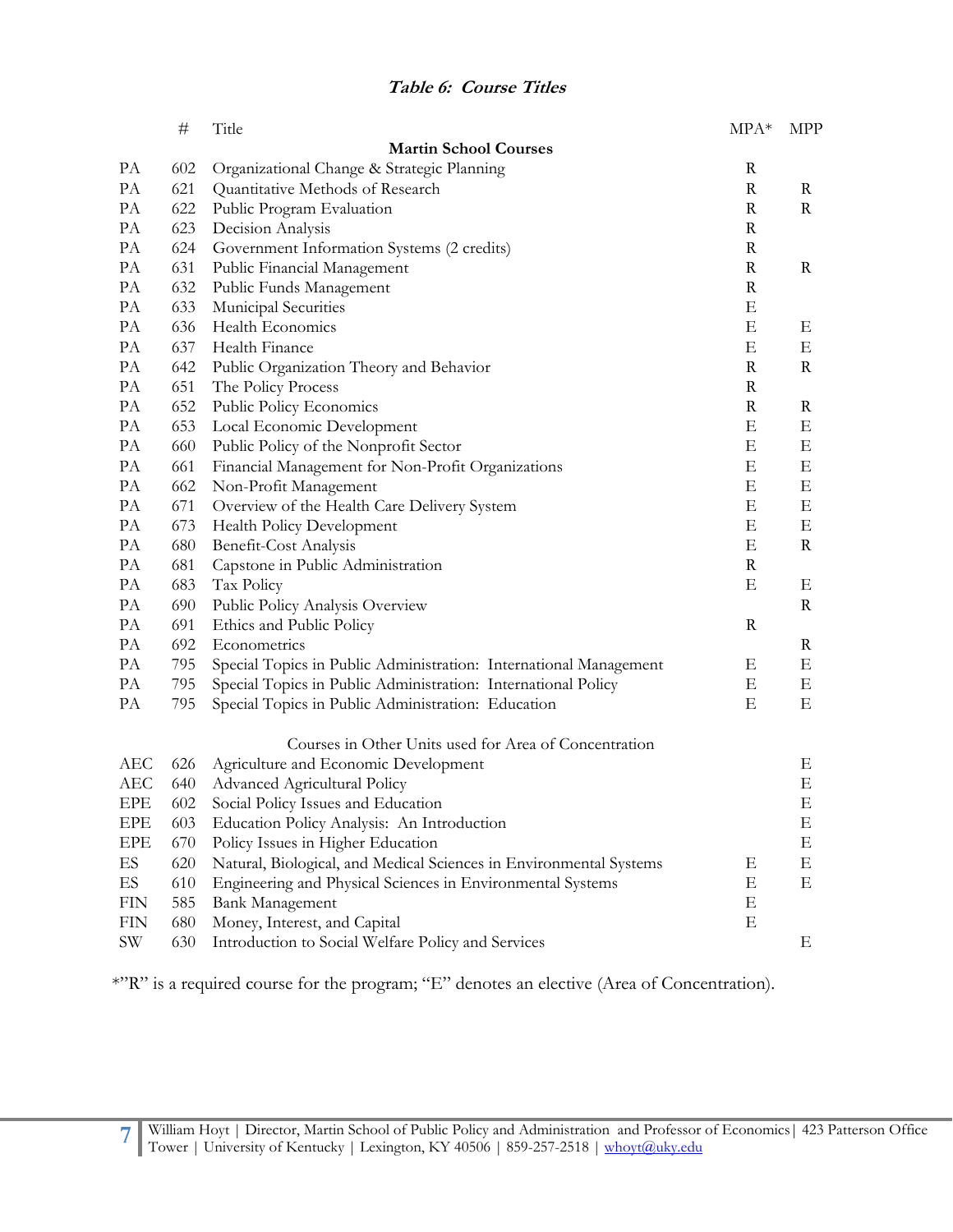## **Appendix**

|                         |                | Summer I | Fall I                    | Fall II                                  | Spring I            | Spring II           |
|-------------------------|----------------|----------|---------------------------|------------------------------------------|---------------------|---------------------|
| <b>Bromley-Trujillo</b> | 3              |          | 651-001<br>651-401        |                                          |                     | 690                 |
| <b>Butler</b>           | $\mathfrak{Z}$ | 621-001  | 621-401                   |                                          | 692                 | 692                 |
| Cowen                   | $\overline{4}$ |          |                           | 622-001<br>622-401<br>623-001<br>623-401 |                     |                     |
| Denison                 | 3              |          | 731                       | 731                                      | 632-001,<br>632-401 |                     |
| Hackbart                | $\mathbf{1}$   |          | 631                       |                                          |                     |                     |
| Hoyt                    | $\mathbf{1}$   |          | 750                       |                                          |                     |                     |
| Jennings                | 3              |          |                           |                                          | 751                 | 602-001 602-<br>401 |
| Petrovsky               | $\overline{4}$ |          | 642-001<br>642-401<br>742 |                                          |                     | $\rm IM$            |
| Toma                    | $\overline{4}$ |          |                           | 652-001<br>652-401                       | ${\rm EP}$ I        | $EP$ II             |
| Wildasin                | $\overline{3}$ |          |                           |                                          | 752, IP             | <b>TP</b>           |
|                         |                |          |                           |                                          |                     |                     |
| Blomquist               |                |          |                           |                                          | 680                 | 680                 |
| Davis                   |                |          |                           |                                          | 653                 | 653                 |
|                         |                |          |                           |                                          |                     |                     |
| Adjunct                 | 5              |          |                           |                                          |                     |                     |
| <b>Blanton</b>          |                |          |                           |                                          |                     | 662                 |
| Cox                     |                | 624      | 624                       |                                          |                     |                     |
| Wilson                  |                | 691      | 691                       | PD                                       |                     |                     |
| Other                   |                |          | 631                       |                                          | 661                 | $EP$ II             |

# **Table A.1: Course Offerings by Faculty**

**8** William Hoyt | Director, Martin School of Public Policy and Administration and Professor of Economics | 423 Patterson Office Tower | University of Kentucky | Lexington, KY 40506 | 859-257-2518 [| whoyt@uky.edu](mailto:whoyt@uky.edu)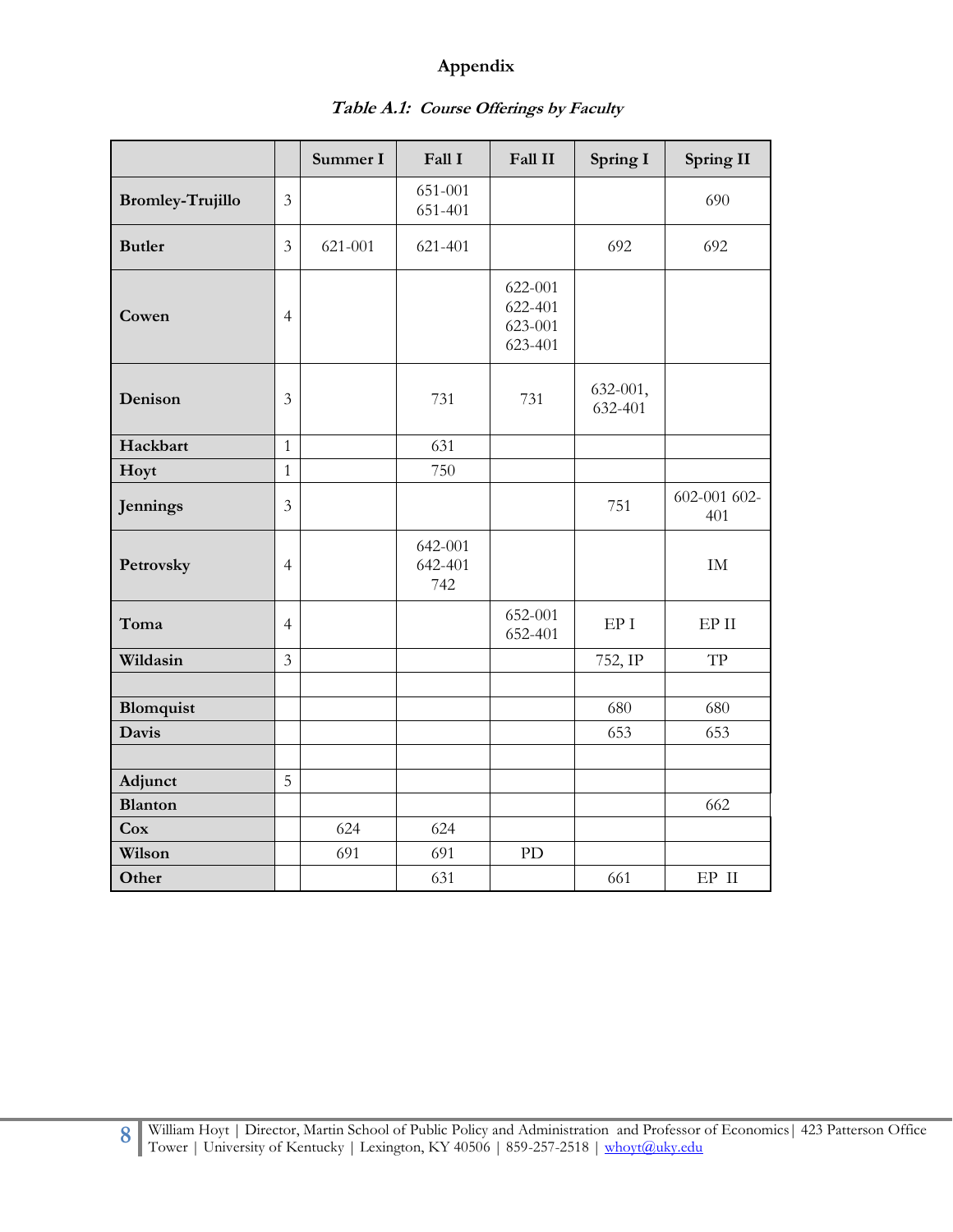| Session: Summer I, Dates 7/16-8/10 |                                     |                      |                      |                      |  |  |
|------------------------------------|-------------------------------------|----------------------|----------------------|----------------------|--|--|
| Time                               | Monday                              | Tuesday              | Wednesday            | Thursday             |  |  |
| 9:30 AM                            |                                     |                      |                      |                      |  |  |
| $10:00 \text{ AM}$                 |                                     |                      |                      |                      |  |  |
| $10:30$ AM                         | 621<br><b>Butler</b>                | 621<br><b>Butler</b> | 621<br><b>Butler</b> | 621<br><b>Butler</b> |  |  |
| $11:00 \text{ AM}$                 |                                     |                      |                      |                      |  |  |
| 11:30 AM                           |                                     |                      |                      |                      |  |  |
| 12:00 PM                           |                                     |                      |                      |                      |  |  |
| 12:30 PM                           |                                     |                      |                      |                      |  |  |
| $1:00$ PM                          |                                     |                      |                      |                      |  |  |
| $1:30$ PM                          |                                     |                      | 691                  |                      |  |  |
| $2:00$ PM                          |                                     | 691                  | Wilson               | 691                  |  |  |
| 2:30 PM                            | 691Wilson<br>624<br>C <sub>ox</sub> | Wilson<br>624        | 624                  | Wilson<br>624        |  |  |
| $3:00$ PM                          |                                     | C <sub>ox</sub>      | C <sub>ox</sub>      | Cox                  |  |  |
| $3:30$ PM                          |                                     |                      |                      |                      |  |  |

### **Tables A.2: Detailed Session Schedules**



**1-Year MPA/MPP 1st Year, Evening MPA 2nd Year, Evening MPA PHD Elective**

|                                     | Session: Fall I, Dates: 8/20 - 10/12 |                                    |                         |                                    |  |  |  |
|-------------------------------------|--------------------------------------|------------------------------------|-------------------------|------------------------------------|--|--|--|
| Time                                | Monday                               | Tuesday                            | Wednesday               | Thursday                           |  |  |  |
| $9:30$ AM<br>10:00 AM<br>$10:30$ AM | 750<br>Hoyt                          | 651<br><b>Bromley-</b><br>Trujillo | 750<br>Hoyt             | 651<br><b>Bromley-</b><br>Trujillo |  |  |  |
| $11:00$ AM<br>11:30 AM              | 642<br><b>Petrovsky</b>              | <b>731 Denison</b>                 | 642<br><b>Petrovsky</b> | 742<br><b>Petrovsky</b>            |  |  |  |
| 12:00 PM                            |                                      |                                    |                         |                                    |  |  |  |
| 12:30 PM                            |                                      |                                    |                         |                                    |  |  |  |
| 1:00 PM                             |                                      |                                    |                         |                                    |  |  |  |
| 1:30 PM                             |                                      |                                    |                         |                                    |  |  |  |
| 2:00 PM                             | 631                                  |                                    | 631                     |                                    |  |  |  |
| 2:30 PM                             | Hackbart                             |                                    | Hackbart                |                                    |  |  |  |
| 3:00 PM                             |                                      |                                    |                         |                                    |  |  |  |
| 3:30 PM                             |                                      |                                    |                         |                                    |  |  |  |
| 4:00 PM                             |                                      |                                    |                         |                                    |  |  |  |
| 4:30 PM                             |                                      |                                    |                         |                                    |  |  |  |
| 5:00 PM                             |                                      |                                    |                         |                                    |  |  |  |
| 5:30 PM                             | 642                                  | 624/691                            | 642                     | 624/691                            |  |  |  |
| 6:00 PM                             | <b>Petrovsky</b>                     | 651<br><b>Bromley-</b>             | <b>Petrovsky</b>        | 651<br><b>Bromley-</b>             |  |  |  |
| 6:30 PM                             | 621                                  | Trujillo                           | 621                     | <b>Trujillo</b>                    |  |  |  |
| 7:00 PM                             |                                      |                                    |                         |                                    |  |  |  |

William Hoyt | Director, Martin School of Public Policy and Administration and Professor of Economics | 423 Patterson Office Tower | University of Kentucky | Lexington, KY 40506 | 859-257-2518 [| whoyt@uky.edu](mailto:whoyt@uky.edu)

**9**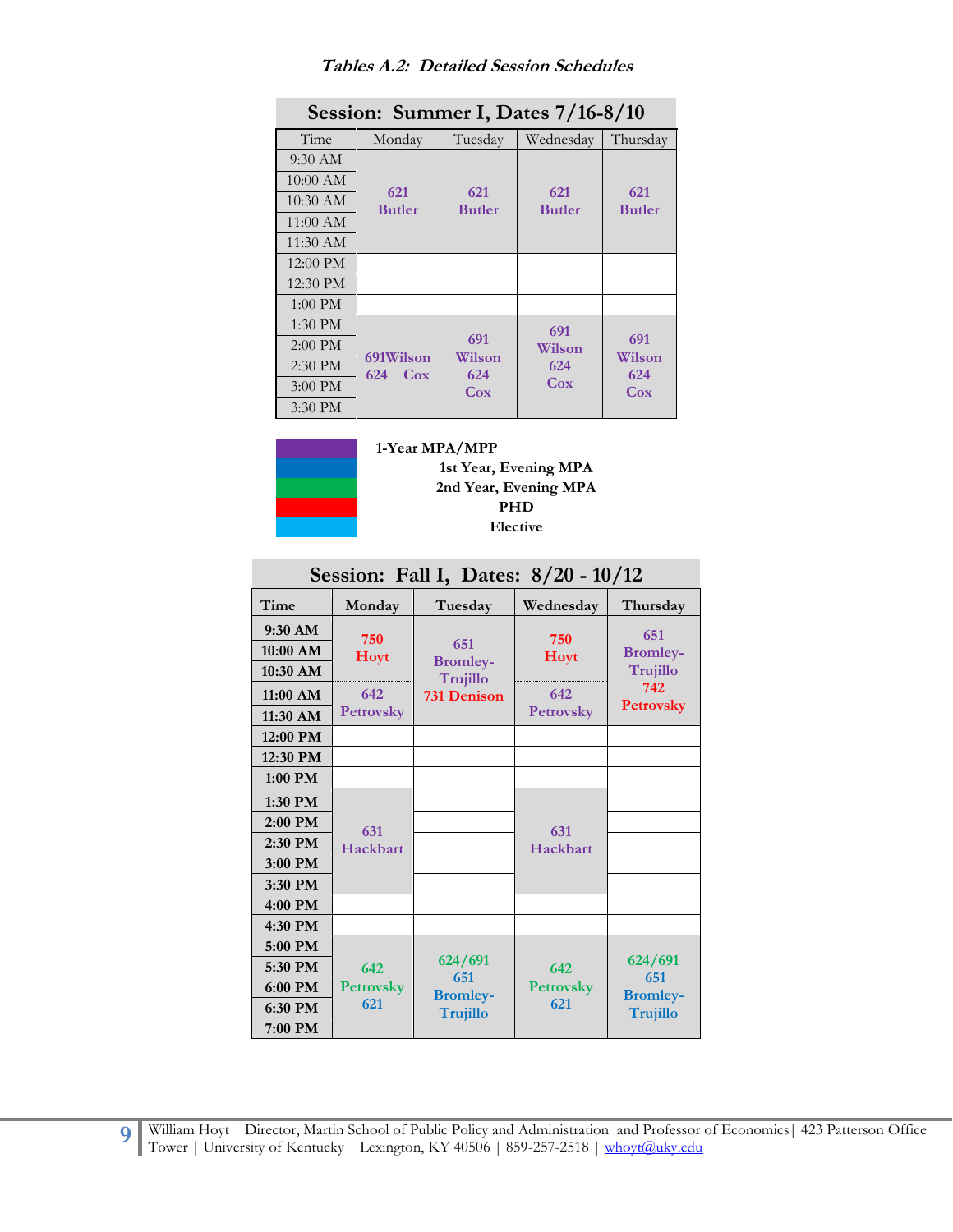| $Stessi$ can ii, Dates: $10/22 - 12/14$ |                  |             |                    |                  |  |  |
|-----------------------------------------|------------------|-------------|--------------------|------------------|--|--|
| Time                                    | Monday           | Tuesday     | Wednesday          | Thursday         |  |  |
| 9:30 AM<br>10:00 AM                     | 750<br>Hoyt      | 652<br>Toma | 750<br><b>Hoyt</b> | 652<br>Toma      |  |  |
| 10:30 AM                                |                  | 731         |                    | 742              |  |  |
| 11:00 AM                                | 622              | Denison     | 622                | <b>Petrovsky</b> |  |  |
| 11:30 AM                                | Cowen            |             | Cowen              |                  |  |  |
| 12:00 PM                                |                  |             |                    |                  |  |  |
| 12:30 PM                                |                  |             |                    |                  |  |  |
| 1:00 PM                                 |                  |             |                    |                  |  |  |
| 1:30 PM                                 |                  |             |                    |                  |  |  |
| 2:00 PM                                 | 623              |             | 623                |                  |  |  |
| 2:30 PM                                 | Cowen            |             | Cowen              |                  |  |  |
| 3:00 PM                                 |                  |             |                    |                  |  |  |
| 3:30 PM                                 |                  |             |                    |                  |  |  |
| 4:00 PM                                 |                  |             |                    |                  |  |  |
| 4:30 PM                                 |                  |             |                    |                  |  |  |
| 5:00 PM                                 |                  |             |                    |                  |  |  |
| 5:30 PM                                 |                  | 622         | 631                | 622              |  |  |
| 6:00 PM                                 | 631 623<br>Cowen | Cowen       | 623                | Cowen<br>652     |  |  |
| 6:30 PM                                 |                  | 652Toma     | Cowen              | Toma             |  |  |
| 7:00 PM                                 |                  |             |                    |                  |  |  |

**Session: Fall II, Dates: 10/22 - 12/14**

| Session: Spring I, Dates: $1/9 - 3/1$ |                             |                             |                  |                             |  |
|---------------------------------------|-----------------------------|-----------------------------|------------------|-----------------------------|--|
| Time                                  | Monday                      | Tuesday                     | Wednesday        | Thursday                    |  |
| $9:30$ AM                             |                             | 752                         |                  | 752                         |  |
| 10:00 AM                              | 751                         | Wildasin                    |                  | Wildasin                    |  |
| 10:30 AM                              | <b>Jennings</b>             |                             |                  |                             |  |
| $11:00$ AM                            |                             | 632                         |                  | 632                         |  |
| 11:30 AM                              |                             | Denison                     |                  | Denison                     |  |
| $12:00$ PM                            | 692                         |                             | 692              |                             |  |
| 12:30 PM                              | <b>Butler</b>               |                             | <b>Butler</b>    |                             |  |
| $1:00$ PM                             |                             |                             |                  |                             |  |
| 1:30 PM                               |                             |                             |                  |                             |  |
| 2:00 PM                               |                             |                             |                  |                             |  |
| $2:30$ PM                             |                             |                             |                  |                             |  |
| 3:00 PM                               |                             |                             |                  |                             |  |
| 3:30 PM                               | 680                         |                             | 680              |                             |  |
| $4:00$ PM                             | <b>Blomquist</b>            | 653 Davis                   | <b>Blomquist</b> | 653 Davis                   |  |
| 4:30 PM                               |                             |                             |                  |                             |  |
| 5:00 PM                               |                             |                             |                  |                             |  |
| 5:30 PM                               |                             | 632                         | <b>EP I</b>      | 632                         |  |
| 6:00 PM                               | EP I<br>Toma <sub>661</sub> | <b>Denison</b><br><b>IP</b> | Toma             | <b>Denison</b><br><b>TP</b> |  |
| 6:30 PM                               |                             | Wildasin                    | 661              | Wildasin                    |  |
| 7:00 PM                               |                             |                             |                  |                             |  |